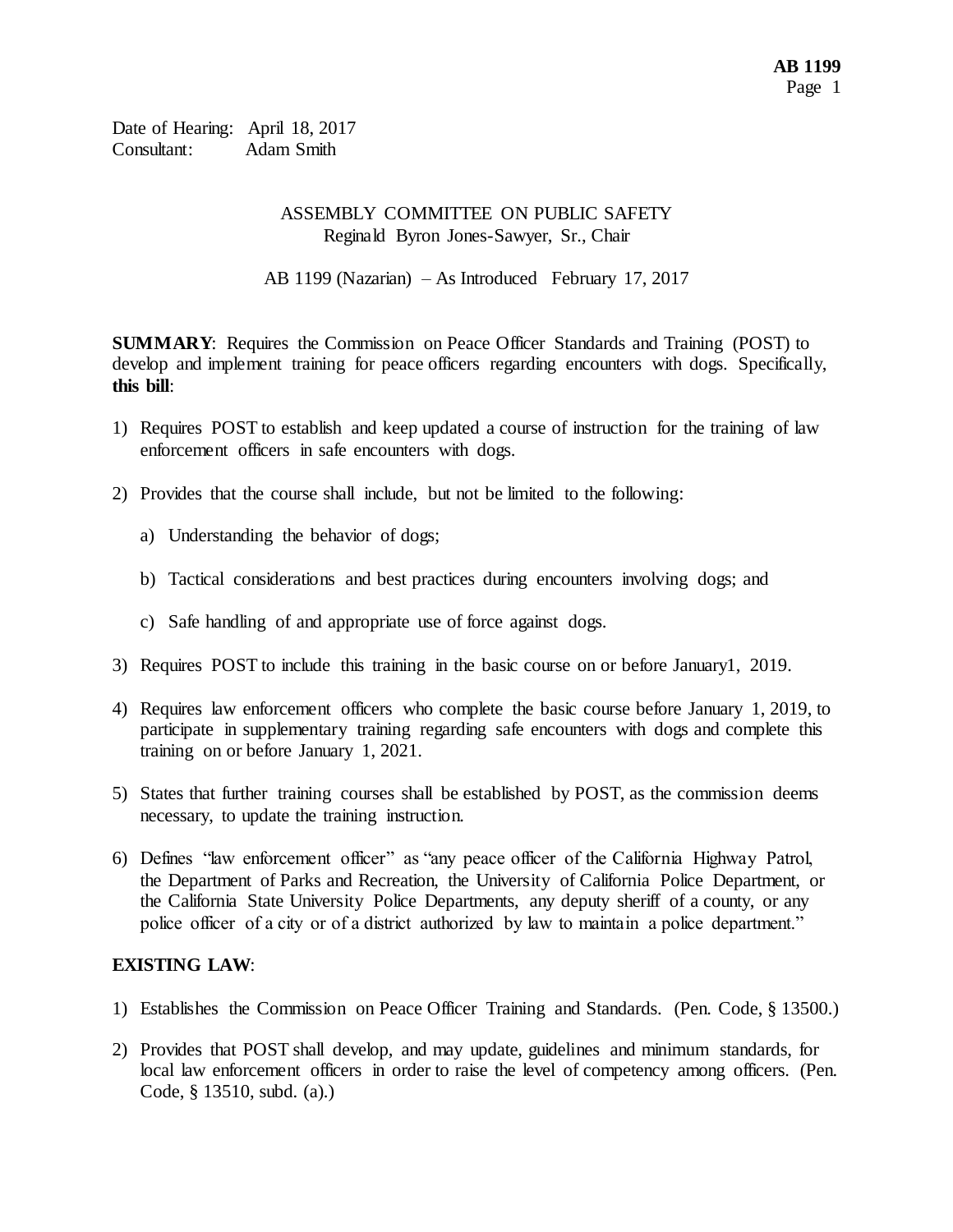- 3) Requires POST to conduct research concerning job-related educational standards and jobrelated selection standards to include vision, hearing, physical ability, and emotional stability and adopt standards supported by this research. (Pen. Code, § 13510, subd. (b).)
- 4) Empowers POST to develop and implement programs to increase the effectiveness of law enforcement. (Pen. Code, §13503.)
- 5) Requires all peace officers to complete an introductory course of training prescribed by POST, demonstrated by passage of an appropriate examination developed by POST. (Pen. Code, § 832, subd. (a).)
- 6) Requires POST to establish a certification program for peace officers, which shall be considered professional certificates. (Pen. Code, § 13510.1, subd. (a).)
- 7) Requires specified categories of law enforcement officers to meet additional training standards pursuant to courses of training certified by POST. (Pen. Code, §§ 13515, subd. (a), 13515.28, 13515.55, 13518, 13518.5.)

### **FISCAL EFFECT**: Unknown

### **COMMENTS**:

- 1) **Author's Statement**: According to the author, "Current voluntary POST training regarding dog encounters is not enough to ensure the safety of California's cherished pets. Requiring mandatory police officer training will help educate *all* officers to understand the behavior and body language of dogs. Receiving this specialized training will help curb the epidemic of preventable dog shootings and equip officers with the tools and techniques necessary for safe handling of, and appropriate use of force against dogs. Being able to quickly discern between dangerous situations and salvageable ones will help diffuse these encounters so that officers can simultaneously protect citizens, beloved family pets, and themselves."
- 2) **Mandatory Training for Police Encounters with Dogs**: In a report titled "The Problem of Dog-Related Incidents and Encounters" by Community Oriented Policing Services, a component of the United States Department of Justice, data showed that in most police departments, the majority of intentional firearm discharges involve animals, and of those shootings, most frequently dogs. The report cites two primary causes for the frequency of these shootings: reckless dog ownership and insufficient training for law enforcement. <https://ric-zai-inc.com/Publications/cops-p206-pub.pdf> (as of April 4, 2017.) Due to the significant attachment that pet owners have to their animals, the fatal use of force against animals often has significant repercussions, including expensive litigation and negative media coverage related to the incidents. The lack of sufficient law enforcement training for dog encounters not only affects pet owners, but also jeopardizes the safety of law enforcement officers since they may be unable to recognize warning signs from pets and may accidentally escalate a situation.

Under current mandatory training standards, officers receive training regarding unusual occurrences, and this includes some information related to animal control problems in general. In addition, POST provides voluntary training materials for police encounters with dogs. AB 1199 would establish more thorough training by requiring POST to meet certain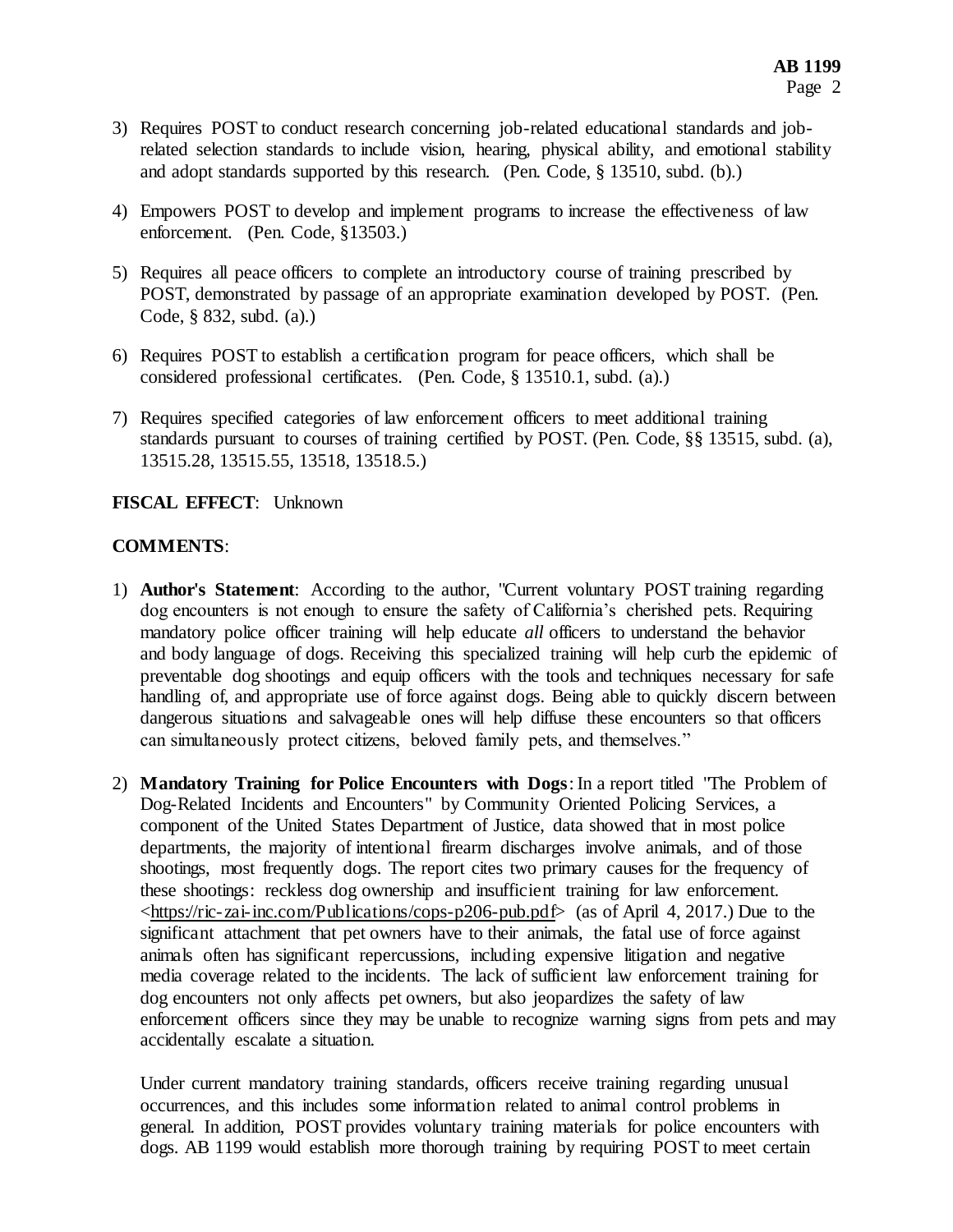requirements while developing a mandatory training program for encounters with dogs. By establishing mandatory training for safe encounters with dogs, AB 1199 will provide officers with additional tools and knowledge to avoid dangerous encounters while simultaneously addressing the concerns of California pet owners.

3) **Argument in Support**: According to *People for the Ethical Treatment of Animals (PETA)*, "Law-enforcement agencies across the country struggle to achieve balance when handling calls in which animals are present. Dogs, who *The Police Chief* magazine reports are likely to be encountered in 39 percent of residential locations, often are not a threat but are nevertheless shot because of fear and apprehension on the part of officers who have not received adequate training in the assessment of canine behavior. According to the U.S. Department of Justice, proactively creating tactical-response strategies ensures the safety of both dogs and the public, including bystanders and peace officers. Such training provides the tools necessary for officers to assess dogs' behavior quickly in order to determine whether they pose a threat to the officer. It is crucial that officers, especially in situations in which they are entering private homes, understand that dogs protect their homes and will warn intruders by barking and growling. In most instances, the dogs are not attacking but simply warning, and officers should be trained to identify and defuse such situations, just as they try to do with humans who start shouting during a neighborhood altercation.

"Peace officers encounter dogs in almost every type of interaction with the public, from traffic stops to interviewing witnesses to pursuing suspects. It is vital that they receive the proper training to protect themselves, the dogs, and the public from undue harm."

4) **Argument in Opposition**: According to the *Peace Officers Research Association of California (PORAC)*, "PORAC generally opposes additional mandatory training, as training and which training modules law enforcement manager sends their peace officers to should be based on that community's needs and agency's budget. Each time a statute is changed to require mandatory training, that new training mandate will generally replace a specialized optional training module desired by that local agency.

"Finally, peace officers in California have been dealing with animals in our communities for over a century and PORAC is unclear as to why we now need mandatory training to deal with this issue."

5) **Prior Legislation**: SB 1321 (Calderon), of the 2013-2014 Legislative Session, would have stated the intent of the Legislature to enact legislation to require the commission to develop training requirements for peace officers in the humane treatment of canines when encountering canine behavior. SB 1321 died in the Rules Committee.

# **REGISTERED SUPPORT / OPPOSITION**:

#### **Support**

Social Compassion in Legislation (Sponsor) AGWC Rockin' Rescue All About the Animals Animal Legal Defense Fund (ALDF) Association for Los Angeles Deputy Sheriffs